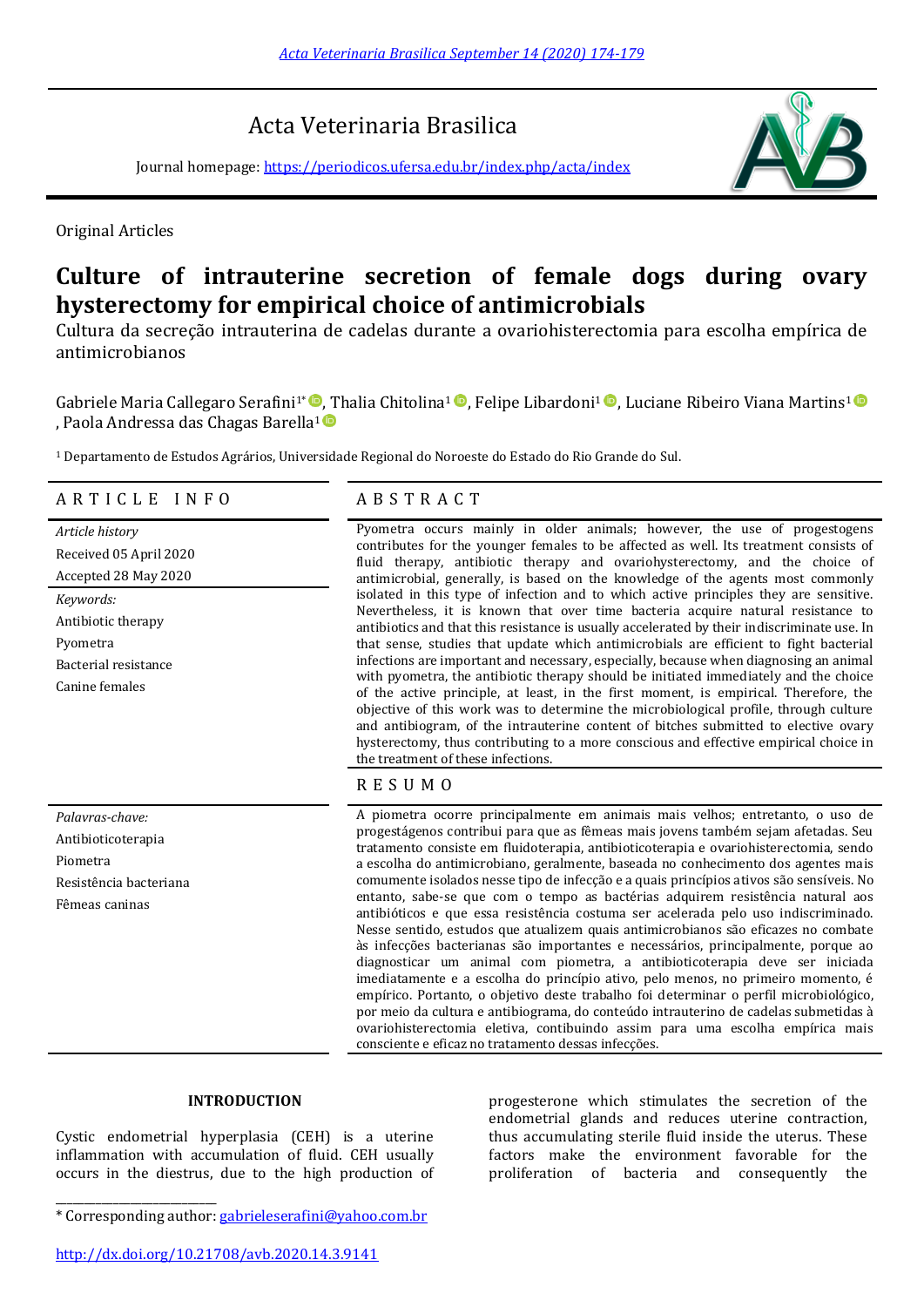development of pyometra (BARNI, ALBUQUERQUE, CONTESINI, 2013).

Pyometra is characterized by an intrauterine bacterial infection, usually affecting adult or older animals, but young animals can also develop this disease due to the administration of exogenous hormones, progestogens, mainly (CHEN; ADDEO; SASAKI, 2007; SILVEIRA et al., 2013). This disease can occur with the open cervix, where vaginal secretion is present, or with the closed cervix, when there is abdominal distension without vaginal secretion (CHEN, ADDEO, SASAKI, 2007).

The main bacterium isolated in animals with pyometra is *Escherichia coli* (FELDMAN, 2008; NELSON; COUTO, 2015), however, *Klebsiellas*, *Pseudomonas*, *Staphylococcus*, *Streptococcus*, *Pasteurella* and *Serratia* have also been isolated (FELDMAN, 2008; FIENI, 2006). Thus, the collection of intrauterine secretion from female dogs with pyometra is an important source of studies on bacterial resistance to antibiotics (ISHII, FREITAS, ARIAS, 2011).

In order to minimize errors in clinical conduct and consequently determine the correct choice of antimicrobial to be used, it is indicated to perform microbiological tests to identify the bacterial species. When it is not possible to perform the identification, the target site of the action, the physiological bacterial flora present and the microorganisms that are more likely to ascend to these regions are considered (OLIVEIRA, MUNARETTO, 2010).

Among animal and human medicine professionals there is a concern in relation to the resistance of bacteria to antibiotics. Because it involves different physiological mechanisms in different genetic constitutions of bacteria, it becomes a very complex problem. Moreover, the constant mutation and recombination of bacteria is an even greater aggravating factor for the emergence of resistance to antimicrobials (ISHII, FREITAS, ARIAS, 2011).

Bacterial resistance is a natural process due to the bacteria's ability to adapt to the environment. However, the inadequate use of antibiotics (ISHII, FREITAS, ARIAS, 2011; NETO, ALMEIDA, 2017), such as early interruption of treatment and the use of this medication for diseases where there is no need, is accelerating this process (OLIVEIRA, MUNARETTO, 2010).

Such conduct may become a risk for both human and animal medicine, since bacterial resistance allows bacteria to multiply and persist at therapeutic levels of a given antimicrobial (ISHII, FREITAS, ARIAS, 2011; NETO, ALMEIDA, 2017). If measures are not taken, by 2050 super bacteria could kill up to 10 million people per year (FRANCO et al., 2015; LIMA, BENJAMIM, SANTOS, 2017). In view of this, bacterial resistance has become a serious public health problem, because when a micro-organism acquires resistance to a certain antibiotic, it will not be

effective, allowing the disease to progress and increasing the risk of death.

In view of the above, the objective of this work is to establish the microbiological profile, through culture and susceptibility test to antimicrobials, of the intrauterine content of female dogs submitted to elective ovary hysterectomy, thus contributing to a more conscious and effective choice in the treatment of these infections.

## **MATERIAL AND METHODS**

The study was performed in female dogs submitted to elective ovary hysterectomy during the practical classes of the surgical disciplines of the Veterinary Medicine course of UNIJUÍ. These classes have CEUA approval under the protocols: 002/2016, 003/2016, 001/2017, 002/2017, 002/2018, 003/2018.

The animals selected were those who, when performing the ovariohysterectomy, presented increased uterine volume, in which swabs were performed (Figure 1) and 5 mLs of secretion were collected for culture and antibiogram until a total of 30 samples were obtained. The weight of the bitches, race, and age were varied (Table 1).

Figure 1. Collection of intrauterine secretion through swab.



To isolate the bacterial agent, samples were sown using the depletion method on nutrient agar and MacKonkey agar and were incubated at 37°C for 48 hours. The isolated colonies were intended for morphotintorial and biochemical analysis for gender and species characterization according to Macfaddin (2000).

The isolates were then subjected to susceptibility testing to the following antimicrobials: vancomycin, amoxicillin,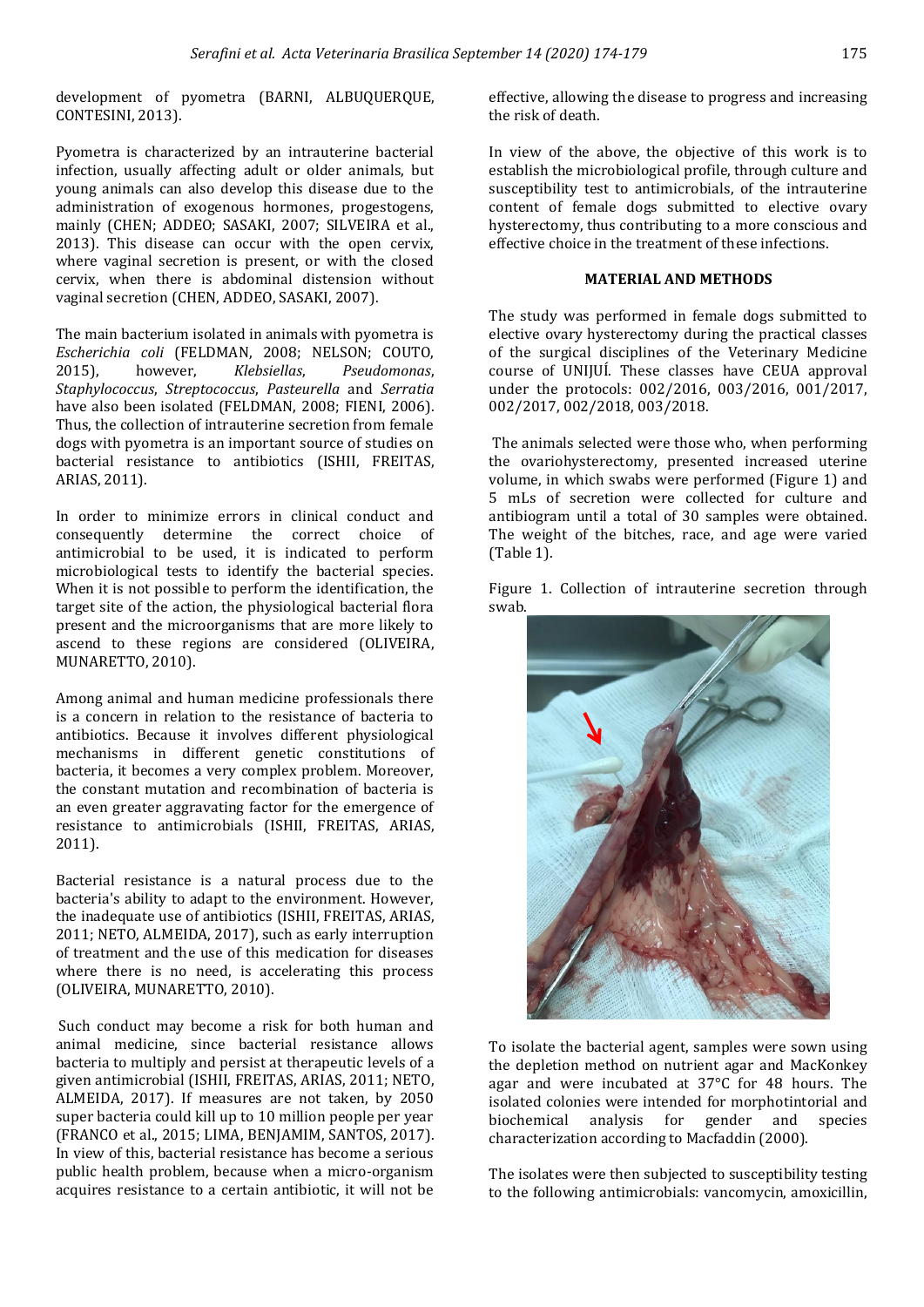amoxicillin with clavulanate, azithromycin, ceftriaxone, enrofloxacin, gentamicin, ampicillin, cephalexin, cephalothin, tetracycline, and penicillin G. The sensitivity or resistance analysis protocol was in accordance with the CLSI (2013).

After culture and reading of the results, all material was submitted to sterilization and later discarded as biological material.

|                  | Table 1. Relationship of race, weight and age of the female dogs submitted to intrauterine secretion sampling. |             |                |
|------------------|----------------------------------------------------------------------------------------------------------------|-------------|----------------|
| <b>ANIMALS</b>   | <b>RACE</b>                                                                                                    | WEIGHT (kg) | AGE (years)    |
| Dog <sub>1</sub> | SRD                                                                                                            | 5.8         | 3              |
| $\log 2$         | Dachshund                                                                                                      | 7.5         | $\overline{c}$ |
| Dog 3            | Fila                                                                                                           | 23          | 8              |
| Dog 4            | <b>SRD</b>                                                                                                     | 14.3        | 7              |
| Dog 5            | SRD                                                                                                            | 11.4        | 3              |
| Dog 6            | <b>SRD</b>                                                                                                     | 5.9         | Uninformed     |
| Dog 7            | <b>SRD</b>                                                                                                     | 13          | Uninformed     |
| Dog 8            | <b>SRD</b>                                                                                                     | 13.9        | $\overline{4}$ |
| Dog 9            | Poodle                                                                                                         | 5.6         | 4              |
| Dog 10           | <b>SRD</b>                                                                                                     | 15          | Uninformed     |
| Dog 11           | <b>SRD</b>                                                                                                     | 13.8        | 4              |
| Dog 12           | <b>SRD</b>                                                                                                     | 4.8         | 7              |
| Dog 13           | SRD                                                                                                            | 8           | 4              |
| Dog 14           | <b>SRD</b>                                                                                                     | 15.8        | $\mathbf{1}$   |
| Dog 15           | Yorkshire terrier                                                                                              | 5           | 10             |
| Dog 16           | SRD                                                                                                            | 5.4         | 5              |
| Dog 17           | SRD                                                                                                            | 8.3         | 12             |
| <b>Dog 18</b>    | SRD                                                                                                            | 15          | $\overline{2}$ |
| Dog 19           | <b>SRD</b>                                                                                                     | 5.8         | 11             |
| Dog 20           | <b>SRD</b>                                                                                                     | 8.6         | 11             |
| Dog 21           | SRD                                                                                                            | 7.6         | Uninformed     |
| Dog 22           | <b>SRD</b>                                                                                                     | 16.9        | Uninformed     |
| Dog 23           | <b>SRD</b>                                                                                                     | 7.6         | 2              |
| Dog 24           | <b>SRD</b>                                                                                                     | 18.5        | 9              |
| Dog 25           | <b>SRD</b>                                                                                                     | 11.4        | Uninformed     |
| Dog 26           | <b>SRD</b>                                                                                                     | 4.7         | 10             |
| Dog 27           | Doberman                                                                                                       | 26.5        | $\mathbf{1}$   |
| Dog 28           | <b>SRD</b>                                                                                                     | 23          | 8              |
| Dog 29           | SRD                                                                                                            | 8.6         | Uninformed     |
| Dog 30           | SRD                                                                                                            | 17.5        | Uninformed     |
|                  |                                                                                                                |             |                |

#### **RESULTS AND DISCUSSION**

From the 30 samples collected, in 20, there was no bacterial growth; from the 10 remaining samples, *Staphylococcus aureus*, *Klebsiella rhinoscleromati*, *Streptococcus dysgalactiae*, *Staphylococcus coagulase negative*, *Pseudomonas aeruginosa*, *Enterobacter aerogenes*, *Streptococcus sp.* and *Escherichia coli* were isolated twice (Table 2).

In most samples there was no growth of bacteria, which was already predicted, because they were bitches undergoing elective ovary hysterectomy, which when they passed the clinical examination and blood count did not indicate that they had pyometra. Thus, the thickening of the uterus with accumulation of secretion was considered an unexpected finding. This change is called cystic endometrial hyperplasia (CEH), which consists of increased size, number and chronic and repeated exposure to progesterone and endometrial hyperplasia,

with accumulation of fluid inside the uterine lumen and endometrial glands (FELDMAN, 2008; NELSON, COUTO, 2015).

Nevertheless, the accumulation of fluid in CEH makes the uterus a favorable environment for bacterial growth, originating from bacteria of the vaginal microbiota, which can result in the development of pyometra (FELDMAN, 2008). Thus, it is stressed that samples with a negative result could contaminate themselves at any time.

Animals previously diagnosed with pyometra were excluded from the study, because in these animals, the support treatment with antimicrobials and fluid therapy had already been started until the moment of the ovariohiysterectomy, and thus, by the use of the antimicrobial, there could be interference in the culture result.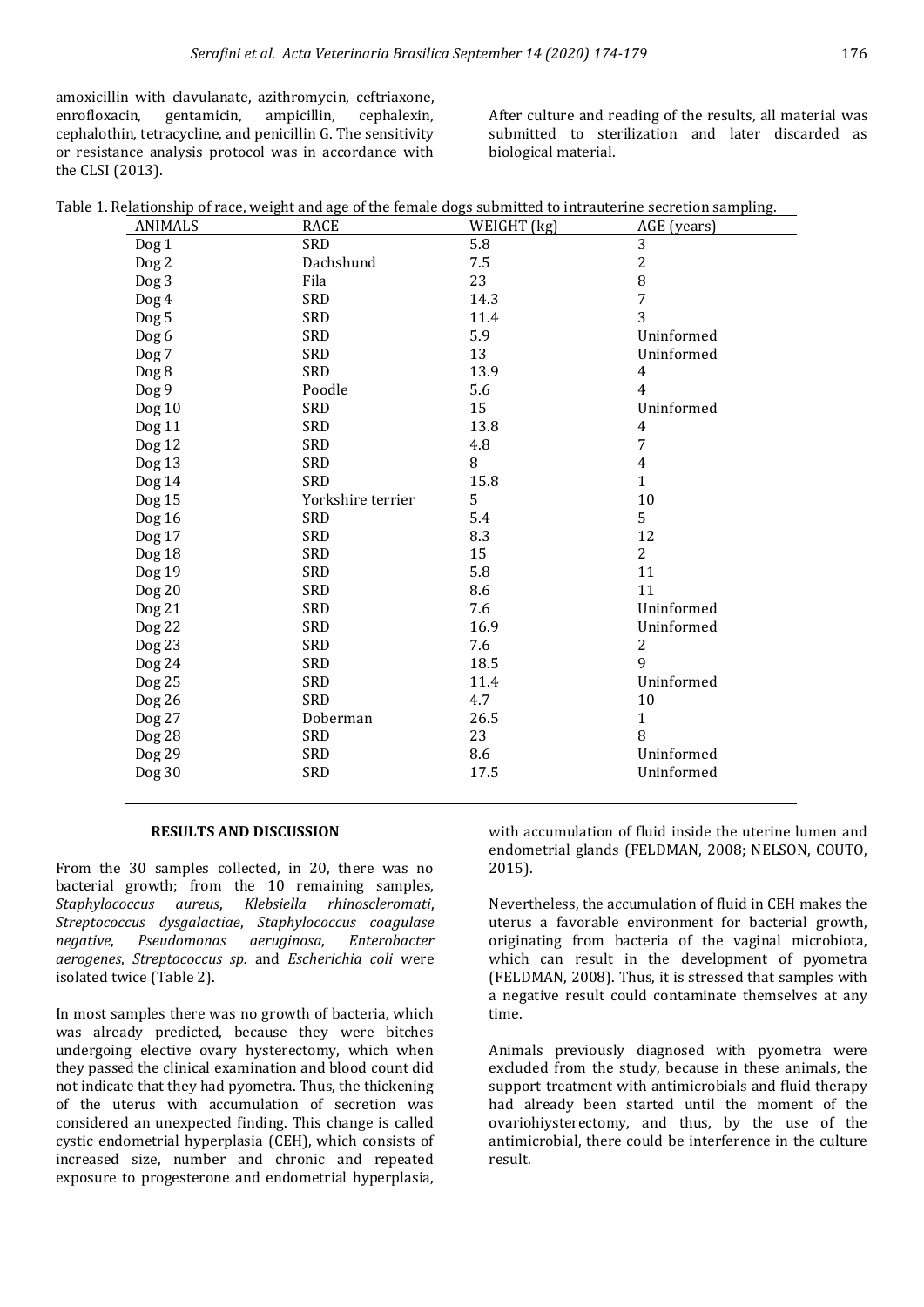| Antibiotics             | S. aureus                 | K. rhinoscleromatis | S. dysgalactiae | Streptococcus sp.         | E. coli     | E. coli                   | Streptococcus sp.         | coagulase negativa<br>Staphylococcus | Pseudomonas<br>aeruginosa | Enterobacter<br>aerogenes |
|-------------------------|---------------------------|---------------------|-----------------|---------------------------|-------------|---------------------------|---------------------------|--------------------------------------|---------------------------|---------------------------|
| Ampicillin              | ${\sf R}$                 | ${\sf R}$           | $\mathbf S$     | S                         | ${\bf R}$   | ${\sf R}$                 | ${\sf R}$                 | $\mathbf R$                          | ${\sf R}$                 | $\mathsf R$               |
| Amoxicillin             | $\mathbf S$               | S                   | S               | S                         | S           | ${\sf R}$                 | $\boldsymbol{\mathsf{S}}$ | ${\sf R}$                            | ${\sf R}$                 | $\mathsf R$               |
| Amoxicillin+Clavulonate | $\mathbf S$               | S                   | S               | $\mathbf S$               | S           | ${\sf R}$                 | $\mathbf S$               | ${\sf R}$                            | ${\sf R}$                 | $\mathsf{R}$              |
| Azithromycin            | S                         | $\mathbf R$         | $\mathbf R$     | $\boldsymbol{\mathsf{S}}$ | ${\bf R}$   | $\boldsymbol{\mathsf{S}}$ | ${\sf R}$                 | S                                    | ${\sf R}$                 | $\mathsf{R}$              |
| Cephalotin              | $\mathbf S$               | $\mathbf S$         | ${\sf R}$       | S                         | ${\bf R}$   | ${\sf R}$                 | $\boldsymbol{\mathsf{S}}$ | $\mathbf R$                          | $\mathsf R$               | S                         |
| Cephalexin              | I                         | $\,$ R              | $\mathbf R$     | S                         | I           | I                         | $\mathbf R$               | S                                    | ${\sf R}$                 | S                         |
| Ceftriaxone             | S                         | S                   | ${\sf R}$       | S                         | S           | $\boldsymbol{\mathsf{S}}$ | I                         | $\mathsf{R}$                         | $\mathsf{R}$              | S                         |
| Enrofloxacin            | $\boldsymbol{\mathsf{S}}$ | S                   | $\mathbf S$     | S                         | S           | $\boldsymbol{\mathsf{S}}$ | $\mathbf S$               | S                                    | $\bf I$                   | S                         |
| Gentamicin              | $\mathbf S$               | ${\sf R}$           | S               | ${\sf R}$                 | S           | $\mathbf R$               | ${\sf R}$                 | S                                    | S                         | S                         |
| Penicillin G            | ${\sf R}$                 | ${\sf R}$           | ${\sf R}$       | S                         | ${\bf R}$   | ${\bf R}$                 | ${\sf R}$                 | $\mathbf R$                          | $\mathbf R$               | ${\bf R}$                 |
| Tetracycline            | ${\sf R}$                 | S                   | ${\sf R}$       | $\mathsf{R}$              | $\mathbf R$ | $\mathsf{R}$              | ${\sf R}$                 | S                                    | $\mathsf{R}$              | S                         |
| Vancomycin              | S                         | S                   | S               | $\boldsymbol{\mathsf{S}}$ | ${\sf R}$   | ${\sf R}$                 | S                         | $\mathsf{R}$                         | ${\sf R}$                 | $\mathsf{R}$              |

|                                                                                                  |  | Table 2. Results of antimicrobial susceptibility testing of bacteria Staphylococcus aureus, Klebsiella rhinoscleromati, |  |  |  |  |  |  |  |  |
|--------------------------------------------------------------------------------------------------|--|-------------------------------------------------------------------------------------------------------------------------|--|--|--|--|--|--|--|--|
|                                                                                                  |  | Streptococcus dysgalactiae, Staphylococcus coagulase negative, Pseudomonas aeruginosa, Enterobacter aerogenes,          |  |  |  |  |  |  |  |  |
| <i>Streptococcus sp.</i> and <i>Escherichia coli</i> isolated from intrauterine chain secretion. |  |                                                                                                                         |  |  |  |  |  |  |  |  |

"R" refers to antibiotic resistant bacteria, "S" sensitive bacteria and "I" intermediate resistance.

With the results obtained in the present study, it should be noted that the simple presence of intrauterine content does not mean that there is bacterial infection, since only in 33.33% of the cases with content there was the presence of bacteria. The relevance of these results is the importance of the clinical examination (which includes assessment of body temperature) and performance of the blood count, because even in animals in which there was bacterial isolation, if they did not present fever or deviation to the left, antibiotic therapy was not instituted. That is, when the surgeon encounters a thickened uterus with secretion in its lumen during an elective ovary hysterectomy, this may indicate both a CEH and a pyometra. Therefore, the immediate decision for the use or not of the antibiotic should be anchored in the temperature and blood count of the animal, because in this way the indiscriminate use of antimicrobials will be avoided.

It was observed that in at least 17 female dogs synthetic progestogens had already been applied, which favor the development of CEH and pyometra. In the study by Silveira et al. (2013), animals that used these drugs also developed CEH and pyometra. The use of exogenous hormones increases the incidence of these disorders, as the exogenous estrogen increases the number of receptors for progesterone in the uterus (NELSO, COUTO, 2015).

Of the 10 positive samples, *Escherichia coli* were isolated in two. Although it is not a significant number due to the few isolated samples, this result matches data from the literature where it is cited as the most present agent in intrauterine secretions (NELSON, COUTO, 2015). In a similar study prepared by Oliveira et al. (2016) at the Federal University of Bahia, approximately 40% of *E. coli* samples were isolated, followed by *Enterobacter* spp., *Staphylococcus* spp., *Klebsiella* spp., *Pseudomonas aeruginosa* and *Streptococcus* spp.

Other bacteria that are normally found in the genital tract of females are also isolated in the uterus with pyometra (EGENVALL et al., 2000), notably *Streptococcus*, *Klebsiella* and *Staphylococcus* (FIENI, 2006), which were also identified in this study.

It was observed that 80% of positive samples were resistant to ampicillin and 90% to penicillin. Tetracycline and azithromycin also did not obtain good results, with 70% and 60% of the samples being resistant to these active principles, respectively. Oliveira et al. (2016) also found resistance to antimicrobials azithromycin (80%) and ampicillin (40%). For Sfaciotte, Vignoto, e Wosiacki (2014), who analyzed samples of 25 animals from the Veterinary Hospital of the State University of Maringá, it was found that amoxicillin, ampicillin and penicillin showed resistance to 92% of the samples tested. This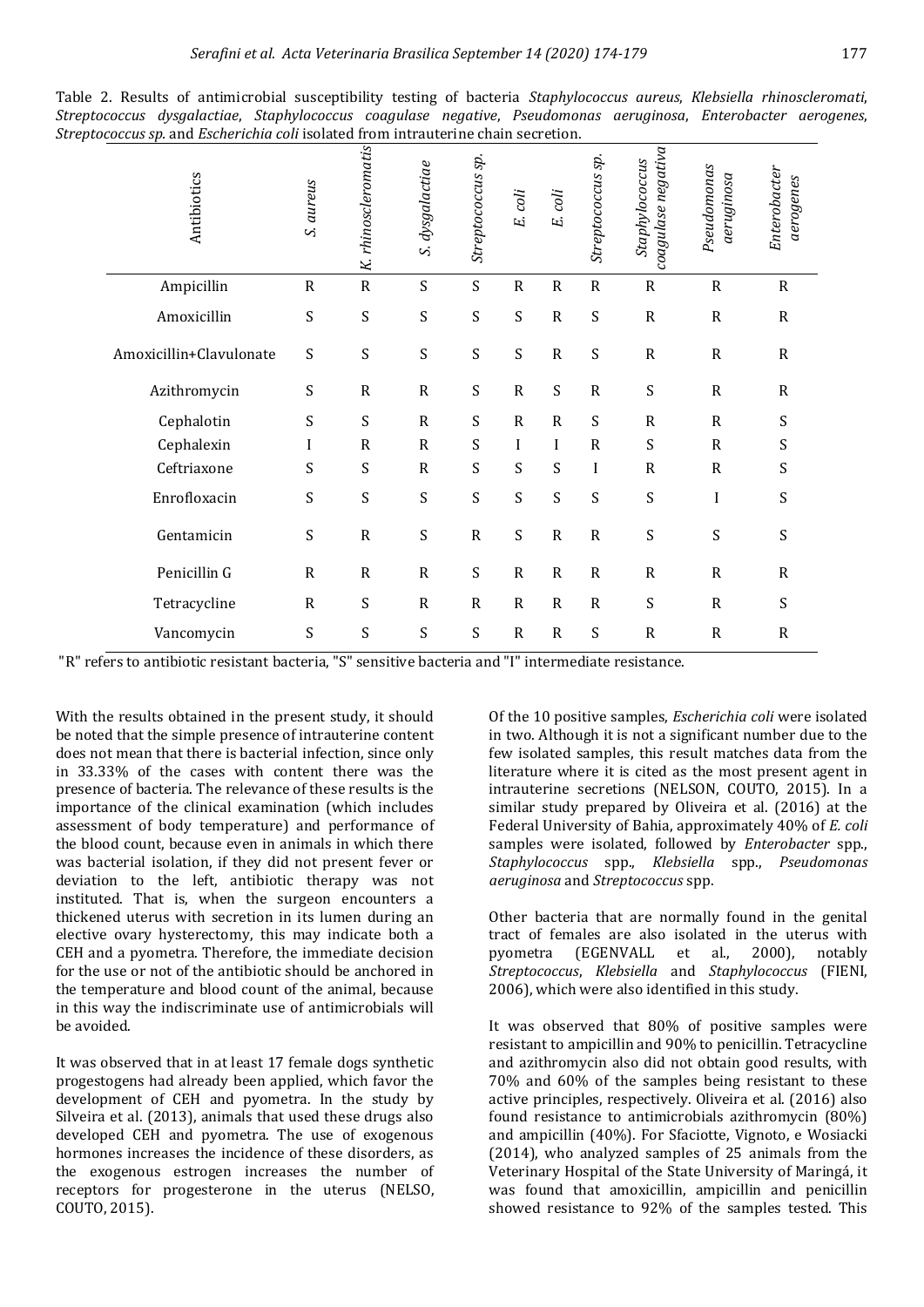bacterial resistance is directly related to the indiscriminate use of these drugs (LARA et al., 2008).

Another antibiotic widely used in skin and orthopedic infections, cephalexin (FOSSUM, 2019), has been shown to be developing bacterial resistance, as 40% of the samples were resistant to this active principle and 30% had intermediate sensitivity. Due to the frequent routine use, there was an increase in the resistance of this antimicrobial (ISHII, FREITAS, ARIAS, 2011).

Rolfloxacin was one of the most prescribed antimicrobials in the late 1990s and early 2000s in pets and its efficiency is currently being questioned by several professionals due to possible resistance. However, in the present study, enrofloxacin stood out as the most efficient antibiotic, with 90% of samples being sensitive to it and 10% being intermediate. It was also observed that this antimicrobial was effective in both gram-positive and gram-negative strains, which is in accordance with the expectations of this antibiotic due to its broad spectrum of action. According to the results obtained in this study, if in fact some strains of bacteria have already been resistant to enrofloxacin, perhaps not using it for a certain period of time may have eliminated the resistant strains, since other antimicrobials were used instead. Therefore, most of the strains in circulation today are susceptible.

*Staphylococcus aureus* showed resistance to two aminoglycoside antibiotics, sensitivity to two antibiotics belonging to the same class and intermediate cephalexin resistance. This was also found in the studies of Ishii, Freitas, and Arias (2011), in which four samples isolating *Staphylococcus* spp. from ear disorders were shown to be resistant to cephalexin, two of which showed resistance to one class of antibiotics, aminoglycosides. It should be noted that aminoglycosides are not antimicrobials of choice for the treatment of Gram-positive infections, such as *S. aureus*, but for Gram-negative infections.

*E. coli* was isolated twice in separate samples. It was observed that in one of them this bacterium was resistant to amoxicillin and amoxicillin associated with clavulanic acid and in the other sample it was sensitive to both antibiotics. One reason for resistance may be the mechanism of action of amoxicillin, which inhibits the deposition of peptide glycan in the composition of the bacterial cell wall, more important for Gram-positive that has multiple layers and less important for Gramnegative that has a single layer (SPINOSA, 2017).

In the study of Ishii, Freitas, and Arias (2011), Pseudomonas, E. coli, and Klebsiella were isolated from animals seen at the Veterinary Hospital of the State University of Londrina that had peritonitis. These bacteria demonstrated resistance to amoxicillin associated with clavulanic acid, ampicillin, cephalothin, cephalexin, enrofloxacin, gentamicin, and penicillin. Although the specific history of each patient is not known, the conception that not only regional variations but also individual variations can be determinant for the success of an antibiotic is reinforced with these results.

### **CONCLUSIONS**

The results obtained showed that 50% of the samples isolated from the intrauterine content were grampositive and 50% were gram-negative. It is noted that several antibiotics, often used routinely, are losing their efficiency against bacterial strains, to which they should be sensitive. Among them, cephalexin stands out, as it obtained 30% of bacteria sensitive to it. In contrast, enrofloxacin has been almost 100% sensitive in both gram-positive and gram-negative samples isolated.

The importance of this study is emphasized as a way of updating on the sensitivity x resistance to the most commonly used antibiotics against bacterial agents normally observed in infections.

#### **REFERENCES**

BARNI, B. S.; ALBUQUERQUE, P. B.; CONTESINI, E. A. Hiperplasia endometrial cística em cadelas e gatas: Revisão de Literatura. Ciência Animal, v. 23, n. 1, p. 09-19, 2013.

CHEN, R. F. F; ADDEO, P. M. D.; SASAKI, A. Y. Piometra em uma cadela de 10 meses. Revista Acadêmica, v. 5, n. 3, p. 317-322, 2007.

EGENVALL, A. et al. Gender, age and breed pattern of diagnoses for veterinary care in insured dogs in Sweden during 1996. Veterinary Record*.,* v. 146, n. 19, 2000.

FELDMAN, E. C. O Complexo Hiperplasia Endometrial Cística/Piometra e infertilidade em cadelas. In: ETTINGER, S. J; FELDMAN, E. C. 2008. Tratado de medicina interna veterinária. 5. ed. v.2. Rio de Janeiro: Guanabara Koogan.

FIENI, F. Patologia de los ovaries y el utero. In: Wanke M.M & Gobello C. (Eds). Reproducción en caninos y felinos domesticos. Buenos Aires: Intermédica, 2006.

FOSSUM, T. W. 2019. Small Animal Surgery. 4. ed. Philadelphia: Elsevier. 1568p.

FRANCO, J. M. P. L. et al. Resistência bacteriana e o papel do farmacêutico frente ao uso irracional de antimicrobianos: Revisão integrativa. Revista e-ciência, v. 3, n. 2, p. 57-65, 2015.

ISHII, J. B.; FREITAS, J. C.; ARIAS, M. V. B. Resistência de bactérias isoladas de cães e gatos no Hospital Veterinário da Universidade Estadual de Londrina (2008-2009). Pesquisa Veterinária Brasileira, v. 31, n. 6, Rio de Janeiro, 2011.

LARA, V. M. et al. Multirresistência antimicrobiana em cepas de *Escherichia coli* isoladas de cadelas com piometra. Arquivo Brasileiro de Medicina Veterinária e Zootecnia, v. 60, n. 4, p. 1032-1034, 2008.

LIMA, C. C.; BENJAMIM, S. C. C.; SANTOS, R. F. S. Mecanismo de resistência bacteriana frente aos fármacos: Uma revisão. CuidArte Enfermagem, v. 11, n. 1, p. 105-113, 2017.

NELSON, R. W.; COUTO, C. G. Distúrbios da vagina e do Útero. 2015. In:- \_\_\_. Medicina Interna de pequenos animais. 5 ed. Rio de Janeiro: Elsevier, p. 911-925.

NETO, J. P.; ALMEIDA, R. T. Antimicrobianos como aditivos em animais de produção. In: SPINOSA, H. S.; GÓRNIAK, S. L.; BERNARDI, M. M. 2017.

Farmacologia aplicada à Medicina Veterinária. 6 ed. Rio de Janeiro: Guanabara Koogan, p. 608-629.